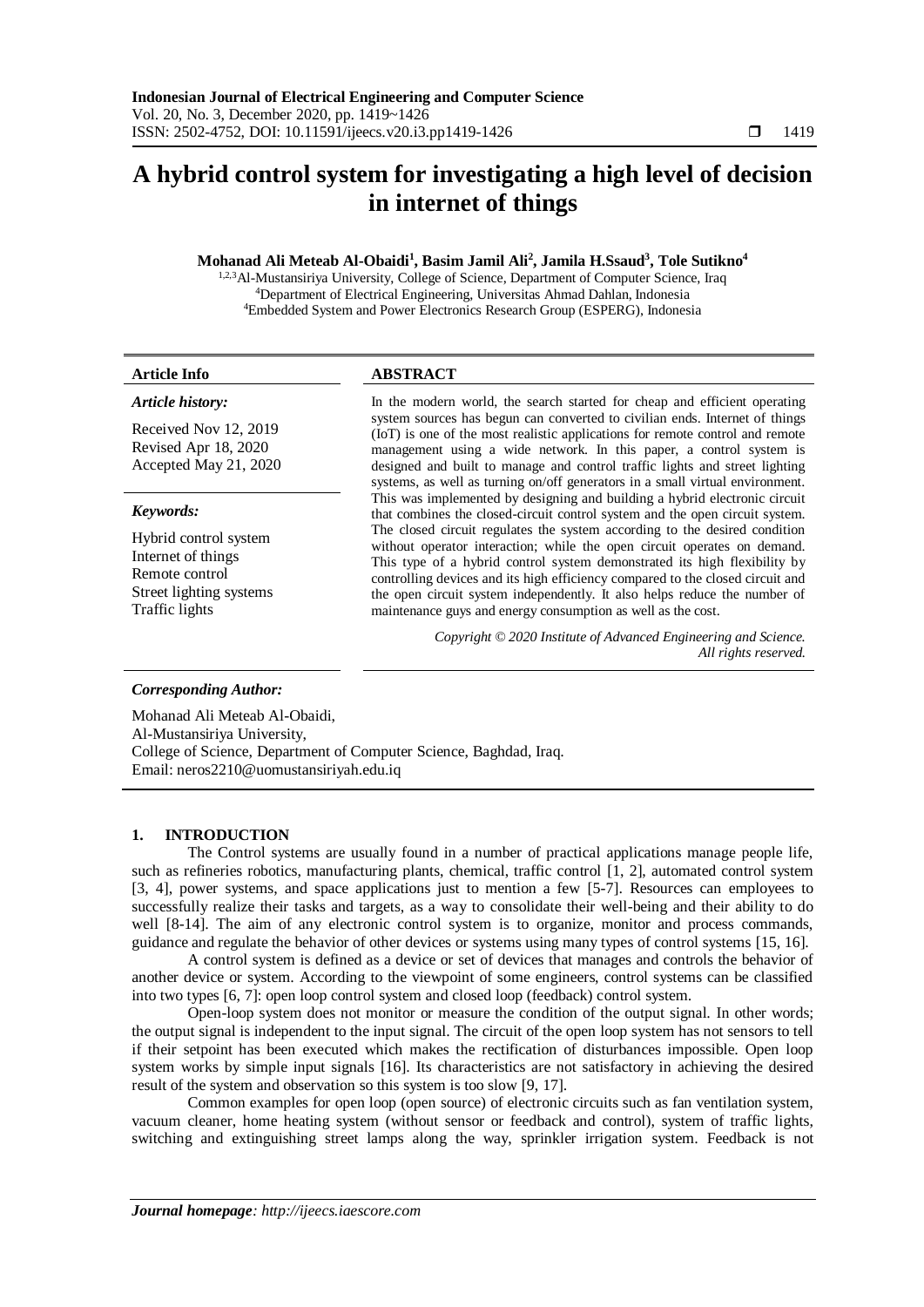measured. The spray system can be activated on schedule, although there is no need to operate the system because the rain is already available [\[18-20\]](#page-6-12). Figure 1 shown the cycle system of open loop controller.



Figure 1. Cycle system of the open loop controller

Theory of closed-loop control is one of the most dynamic tools developed, was used to stabilize everything from satellite to oven temperature. Closed-loop control now includes a vast literature and countless applications [\[21,](#page-6-13) [22\]](#page-6-14). In closed-loop system the output signal is compared with the desired (input) signal through a feedback loop. According to this comparison, the feedback system makes a certain decision. Do not affected by any external or internal influences such as air conditioning and heating systems, automatic pump to raise water from the ground reservoir to the upper reservoir, autopilot and robots [\[23\]](#page-6-15).

Closed circuit monitoring system in the computer processes the input signals, then sends signals to the devices under its control, e.g. light emitting diode (LED), relay, etc. to respond correspondingly. For example, in an automatic street lighting system, when the computer senses the light is dim, it will send instructions to the relay then the relay will turn on the street lamp which uses large current [\[24-27\]](#page-7-0). A computer control system, sensors are used to collect data and then enter the data to the computer for processing to make a decision. There are many types of sensors such as (mechanical sensors, pneumatic sensors, optical sensors, an electrical and light control system etc.) [\[28,](#page-7-1) [29\]](#page-7-2). Sensor can create electrical signals depending on external change. For example, the light sensitive resistor can be used as a light sensor, because of its resistance and the current it will change with the intensity of light in the environment. Input signals will be processed, and then sends output signals to the components under its control, for example, LED, relay, infra-red passive-red (PIR), and motion detector, etc. to carry out a procedure with, a closed loop system, Figure 2 illustrates this.



Figure 2. A basic closed loop control system architecture [12]

Durga [\[30\]](#page-7-3) proposed a closed loop control system for controlling jam traffic. He used IR sensor, encoder and decoder ICs and 8051 micro controllers for measuring the traffic density. Banerjee [\[6\]](#page-6-8) designed a control system for vehicle management based closed loop system using IC555 timer. Other researchers were designed automatic street light control system uses transistor as switch. They used LDR, PIC161F877A and PIC16F877A microcontrollers in control system [\[9,](#page-6-10) [31-35\]](#page-7-4).

The main contribution of this paper establishes an integrated system to operate street lighting, control traffic lights, and operate generators for the virtual city. Two electrical circuits were built. The first is the use of relay systems that control the traffic light operating systems and of the generator. Therefore, two mixed systems were combined, which are the open system and the closed system of electrical circuits, and we called it the system Hybrid. All previous systems used the LDR circuit which was not externally controlled which means a significant consumption of electricity, no matter whether the street's illuminates are needed.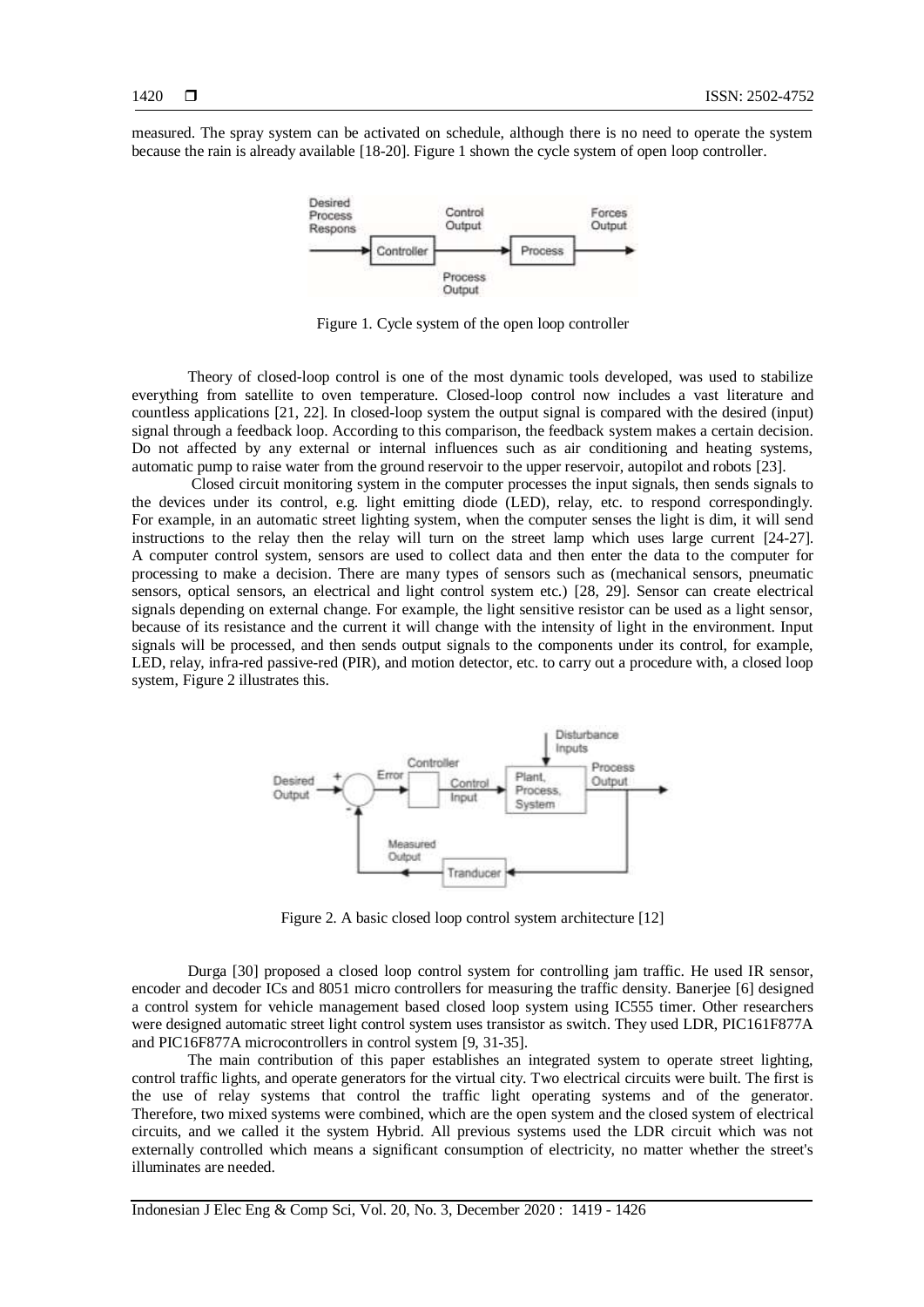#### **2. RESEARCH METHOD**

One of the most important problems in closed-loop circuits are that to provide a measure of control other parts of the circuit, so it must be more complex through in electronic construction, and the problem in open-loop circuit cannot control and measure the parts of an electronic circuit. An alternative system has been proposed to address their problems in the previous two systems, which is called hybrid control closed system as shown in Figure 3. In our proposed system some circumstances the control system requires frequent operator's intervention to force the system works as desired. In such a case the proposed system needs a high level of decisive action to work correctly and decision (or goal) through monitoring.



Figure 3. A hybrid control closed system

#### **2.1. General diagram of the proposed system**

Automata system for modern city consists of two parts; hardware such as: KIT circuit, diode, relay, resistors, transistor, LEDs, LDR, battery, parallel port (8 data pins and Ground pins) and software (which programmed by using V.B 6.0) for monitoring the system on the PC. Computer supplies power of 4.5V via the parallel port. In addition, a transistor BC546 was adding to control the relay due to the minimum amount of ampere. Figure 4 illustrated the general diagram of our proposed system.



Figure 4. General diagram of the proposed system

### **2.2. Parallel port and circuit**

Parallel port (25 pins) as Figure 5 connected between the computer and the circuit to send instructions as a signal and the circuit distributed the signal to turrn on/off the devices. A relay is an electrically activated switch. It depends on internally a coil which will generate a field of a magnetic and attracts a movable lever and then changes switch contacts when a current is flowing through it. The exemplary usage of really switch is to let a low DC voltage in circuit one to turn on or off a high voltage (DC or AC) in circuit two without direct electrical connection between them. This means circuit one and circuit two are magnetically and mechanically linked but not electrically connected. Nine relays 12V were used in this proposed system, eight of them were installed directly in the main circuit and Ninth relay was installed in the LDR circuit as shown in Figure 6.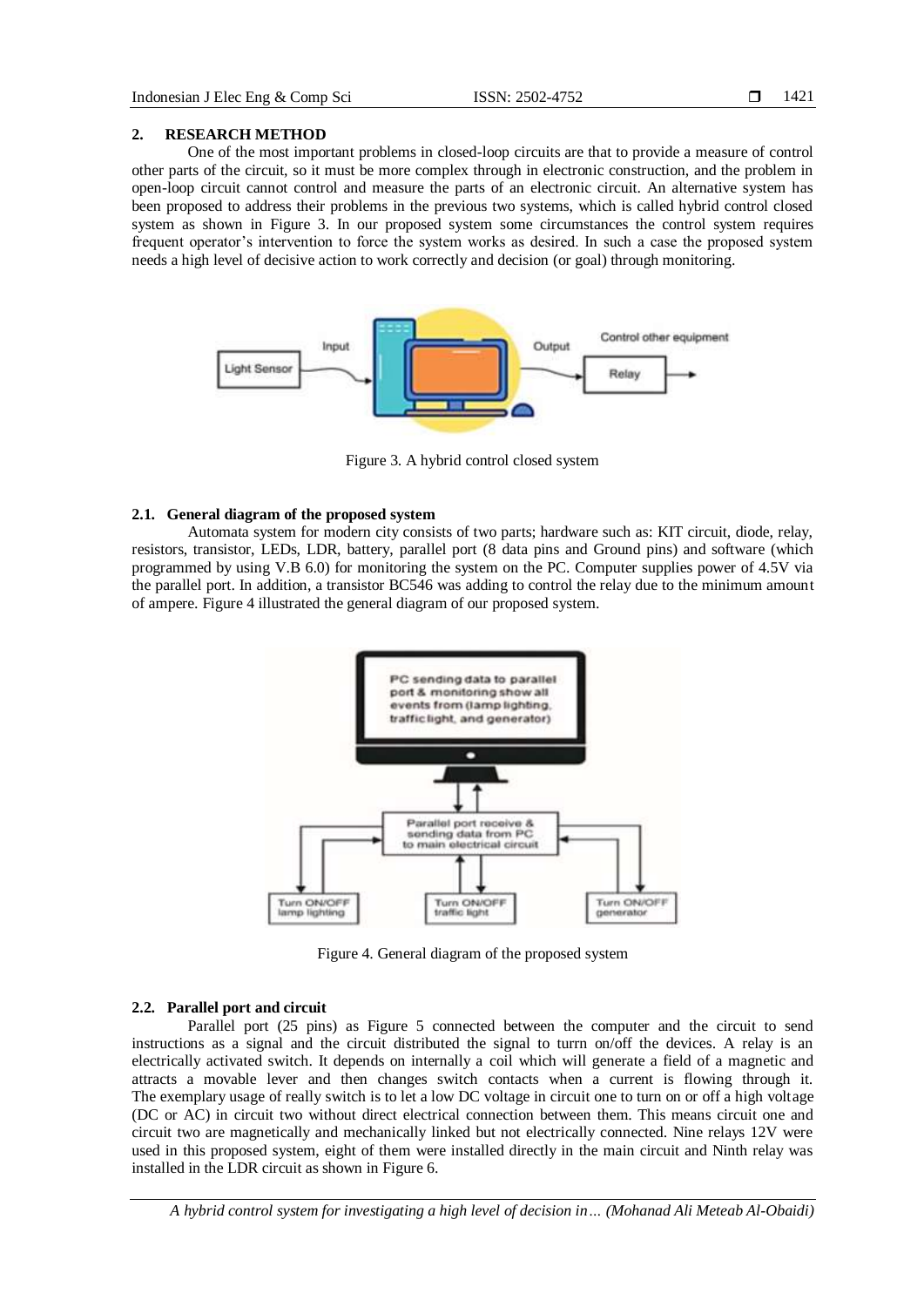

Figure 5. Parallel port with 25 pin out



Figure 6. Main circuit of the proposed system

# **2.3. Street lighting with light dependent resistor circuit (LDR)**

The light-based resistor (LDR) in this circuit uses a light sensor that LDR resistance will be low if there is light as shown in Figure 7. So the voltage drop across R2. In this case, the transistor BC54 (Q1) will keep ON. The transistor Q1 is connected with transistor BC547 (Q2). So Q2 will be shut down and so do the relay. The lamp will remain OFF. If night falls, the resistance of LDR will be increased to make the voltage difference across the resistor (R2) less than 0.6V. This makes the transistor Q1 turn OFF which in turn makes Q2 ON. The relay will be activated and the lamp will be ON. Adaptation our proposed circuit as shown in Figure 8. We connected with relay in main board in two phases. Figures 7 and 8 illustrate LDR circuit components designed with Proteus V.8 Program.



Figure 7. Traditional diagram LDR circuit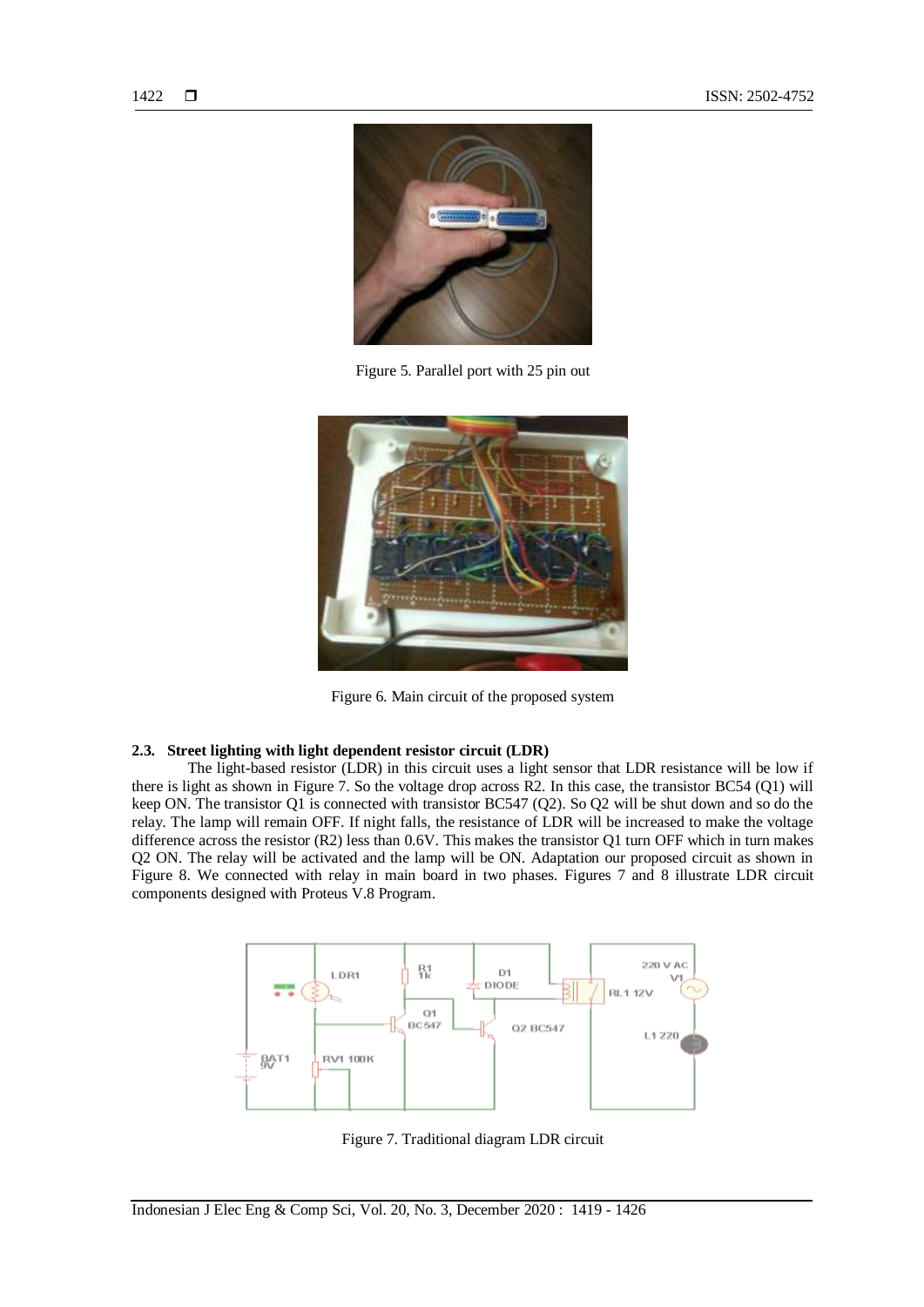

Figure 8. LDR circuit connected with main circuit

# **2.4. Traffic light streets**

In this stage using the timer feature which is provided by the V.B program, has been used to control the relay circuit to activate street traffic lights. If the traffic light (T1) is turn ON for 180 sec., then the other traffic light (T2, T3, T4) will turn OFF thus, for the rest of other cases in succession. The monitoring system (PC) can be controlled to be turned OFF the traffic light when there is no street congestion and school attendance is over. The flowchart in Figure 9 illustrates all the cases of the traffic light.



Figure 9. Flowchart shows the work of traffic lights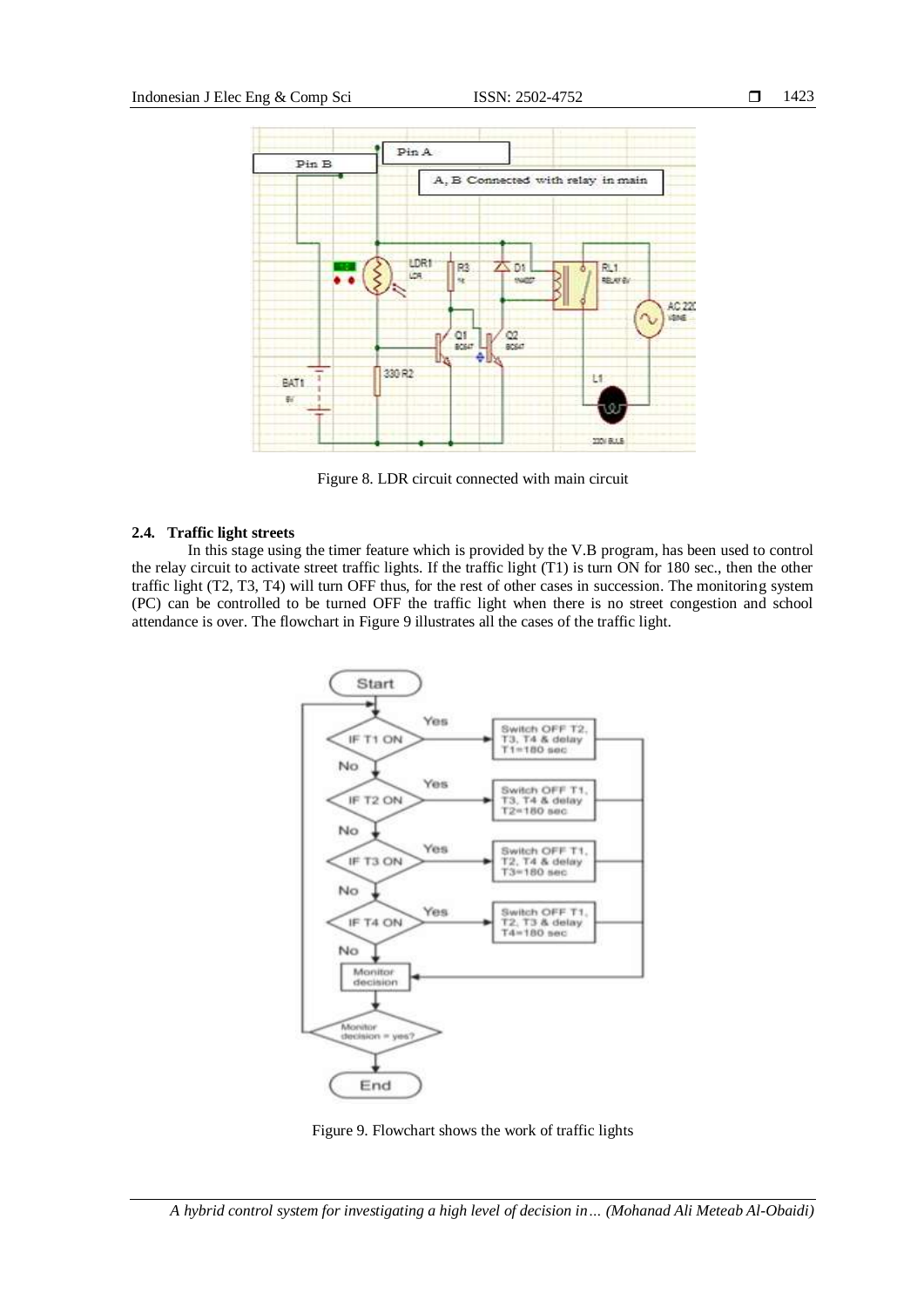# **3. RESULTS AND DISCUSSIONS**

In this proposed system, an integrated system was established to operate street lighting, control traffic lights, and operate generators for the virtual city. Two electrical circuits were built. The first is the use of relay systems that control the traffic light operating systems and of the generator. The second section concerns the construction of a dual-functional circuit, which automatically controls the light on the street depending on the external light intensity sensitivity that is using LDR circuit, and also the lighting process is controlled through the computer's system operator by adopting the actual need to turn on the light. Therefore, two mixed systems were combined, which are the open system and the closed system of electrical circuits, and we called it the system Hybrid. All previous systems used the LDR circuit which was not externally controlled which means a significant consumption of electricity, no matter whether the street's illuminates are needed as shown in Figures 10 and 11.

The time length between 03:00 a.m o'clock and the sunrise is longer in the winter so if the dimming is decreased towards to sunrise, energy saving will not be more than before. According to scenario above when lighting control system is operated such as the time length from the sunset to 21:00 a'clock and with 100% performance, between 09:00 p.m and 11:00 p.m o'clock and 80% performance, from 03:00 to the sunrise and 70% performance level, the amount of energy saving is 24.1% during a year.



Figure. 10 Total Consumed and saved energy



Figure 11. The change of power level and Number of Generators in time

#### **4. CONCLUSION**

Electronic control systems have many benefits such as reducing financial and administrative spending and contributing to the growth of industrial production. In this system, the open and closed systems were combined together because the two systems have defects in speed, performance and results, thus it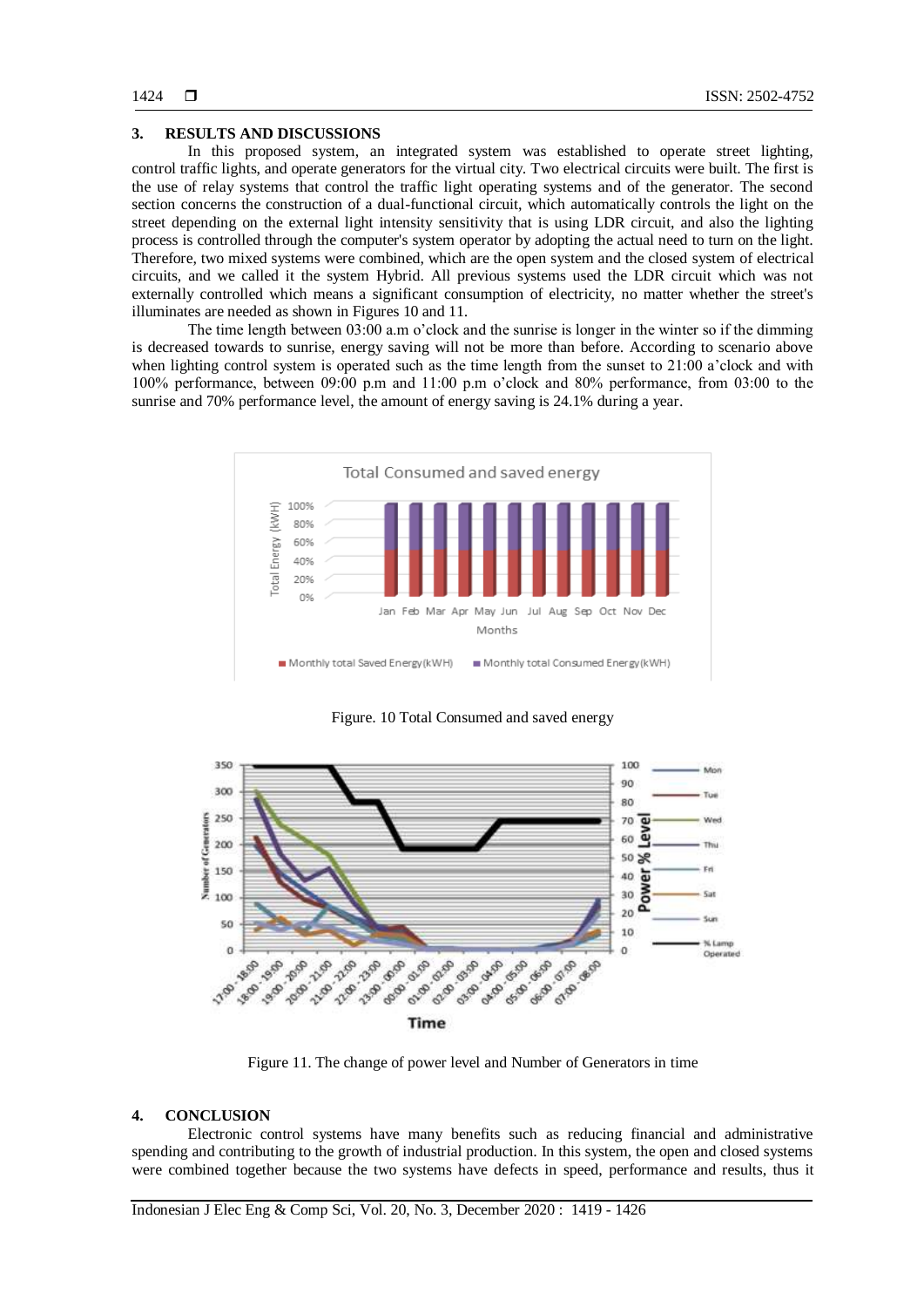called a hybrid control system. This system reduces the power consumption by automating the system, reducing the number of supervising workers and facilitating the maintenance and operation of the system for long periods of time and can be controlled by the computer (on demand) by turning off all the circuits associated with it. Electronic circuits for telecommunication networks can be extended to large cities and long distances, through internet systems to speed up transmission and reception signals and speed decision making.

#### **REFERENCES**

- <span id="page-6-0"></span>[1] R. Zhang, Z. Zhou, W. Wu, C.-C. Lin, P.-H. Tsui, and S. Wu, "An improved fuzzy connectedness method for automatic three-dimensional liver vessel segmentation in CT images," *Journal of healthcare engineering,*  vol. 2018, 2018.
- <span id="page-6-1"></span>[2] D. Adu Poku, "Analysis and Design of Heat Energy Control System," 2011.
- <span id="page-6-2"></span>[3] P. Albertos and S. Antonio, *Multivariable control systems: an engineering approach*: Springer Science & Business Media, 2006.
- <span id="page-6-3"></span>[4] A. Alhegazi, Z. Zakaria, N. A. Shairi, T. Sutikno, R. A. Alahnomi, and A. I. Abu-Khadrah, "Analysis and investigation of a novel microwave sensor with high Q-factor for liquid characterization," *TELKOMNIKA (Telecommunication, Computing, Electronics and Control),* vol. 17, pp. 1065-1070, 2019.
- <span id="page-6-4"></span>[5] B. Baigzadehnoe, B. Rezaie, and Z. Rahmani, "Fuzzy-model-based fault detection for nonlinear networked control systems with periodic access constraints and Bernoulli packet dropouts," *Applied Soft Computing,* vol. 80, pp. 465-474, 2019/07/01/ 2019.
- <span id="page-6-8"></span>[6] R. Banerjee, "Closed loop traffic signal controller," *International Journal of Scientific and Research Publications,*  p. 290, 2015.
- <span id="page-6-9"></span>[7] B. Borovic, A. Liu, D. Popa, H. Cai, and F. Lewis, "Open-loop versus closed-loop control of MEMS devices: choices and issues," *Journal of Micromechanics and Microengineering,* vol. 15, p. 1917, 2005.
- <span id="page-6-5"></span>[8] N. Bredeche, E. Haasdijk, and A. Prieto, "Embodied evolution in collective robotics: a review," *Frontiers in Robotics and AI,* vol. 5, p. 12, 2018.
- <span id="page-6-10"></span>[9] O. A. Hammood, M. N. M. Kahar, W. A. Hammood, R. A. Hasan, M. A. Mohammed, A. A. Yoob*, et al.*, "An effective transmit packet coding with trust-based relay nodes in VANETs," *Bulletin of Electrical Engineering and Informatics (BEEI),* vol. 9, pp. 685-697, 2020.
- [10] O. A. Hammood, M. N. M. Kahar, M. N. Mohammed, W. A. Hammood, and J. Sulaiman, "The VANET-Solution Approach for Data Packet Forwarding Improvement," *Advanced Science Letters,* vol. 24, pp. 7423-7427, 2018.
- [11] O. A. Hammood, N. Nizam, M. Nafaa, and W. A. Hammood, "RESP: Relay Suitability-based Routing Protocol for Video Streaming in Vehicular Ad Hoc Networks," *International Journal of Computers, Communications & Control,* vol. 14, 2019.
- [12] R. A. Hasan, M. A. Mohammed, Z. H. Salih, M. A. B. Ameedeen, N. Ţăpuş, and M. N. Mohammed, "HSO: A Hybrid Swarm Optimization Algorithm for Reducing Energy Consumption in the Cloudlets," *TELKOMNIKA (Telecommunication, Computing, Electronics and Control),* vol. 16, pp. 2144-2154, 2018.
- [13] Z. H. Salih, G. T. Hasan, and M. A. Mohammed, "Investigate and analyze the levels of electromagnetic radiations emitted from underground power cables extended in modern cities," in *2017 9th International Conference on Electronics, Computers and Artificial Intelligence (ECAI)*, 2017.
- [14] Z. H. Salih, G. T. Hasan, M. A. Mohammed, M. A. S. Klib, A. H. Ali, and R. A. Ibrahim, "Study the Effect of Integrating the Solar Energy Source on Stability of Electrical Distribution System," in *2019 22nd International Conference on Control Systems and Computer Science (CSCS)*, pp. 443-447, 2019.
- <span id="page-6-6"></span>[15] B. Ching, M. Amoozadeh, C.-N. Chuah, H. M. Zhang, and D. Ghosal, "Enabling performance and security simulation studies of intelligent traffic signal light control with VENTOS-HIL," *Vehicular Communications,*  vol. 24, p. 100230, 2020/08/01/ 2020.
- <span id="page-6-7"></span>[16] E. El Mandouh and A. G. Wassal, "Automatic generation of hardware design properties from simulation traces," in *2012 IEEE International Symposium on Circuits and Systems*, pp. 2317-2320, 2012.
- <span id="page-6-11"></span>[17] R. A. Gupta and M.-Y. Chow, "Networked control system: Overview and research trends," *IEEE transactions on industrial electronics,* vol. 57, pp. 2527-2535, 2009.
- <span id="page-6-12"></span>[18] Z. Hao, R. Boel, and Z. Li, "Model based urban traffic control, part II: Coordinated model predictive controllers," *Transportation Research Part C: Emerging Technologies,* vol. 97, pp. 23-44, 2018/12/01/ 2018.
- [19] E. M. E. Hussein, "Automatic generation of hardware design properties from simulation traces," *CU Theses,* 2012.
- [20] A. Ibrahim, R. R. Alexander, M. S. U. Sanghar, and R. D. D'Souza, "Control Systems in Robotics: A Review," *International Journal of Engineering Inventions,* vol. 5, pp. 29-38, 2016.
- <span id="page-6-13"></span>[21] J. Jeong, N. Kim, D. Karbowski, and A. Rousseau, "Implementation of Model Predictive Control into Closed-Loop Micro-Traffic Simulation for Connected Automated Vehicle," *IFAC-PapersOnLine,* vol. 52, pp. 224-230, 2019/01/01/ 2019.
- <span id="page-6-14"></span>[22] T. H. Lee, Q. Wang, and K. K. Tan, "Robust Smith-predictor controller for uncertain delay systems," *AIChE Journal,* vol. 42, pp. 1033-1040, 1996.
- <span id="page-6-15"></span>[23] A. Lekbir, C. K. Gan, M. R. Ab Ghani, and T. Sutikno, "The Recovery of Energy from a Hybrid System to Improve the Performance of a Photovoltaic Cell," *International Journal of Power Electronics and Drive Systems (IJPEDS),*  vol. 9, p. 957, 2018.